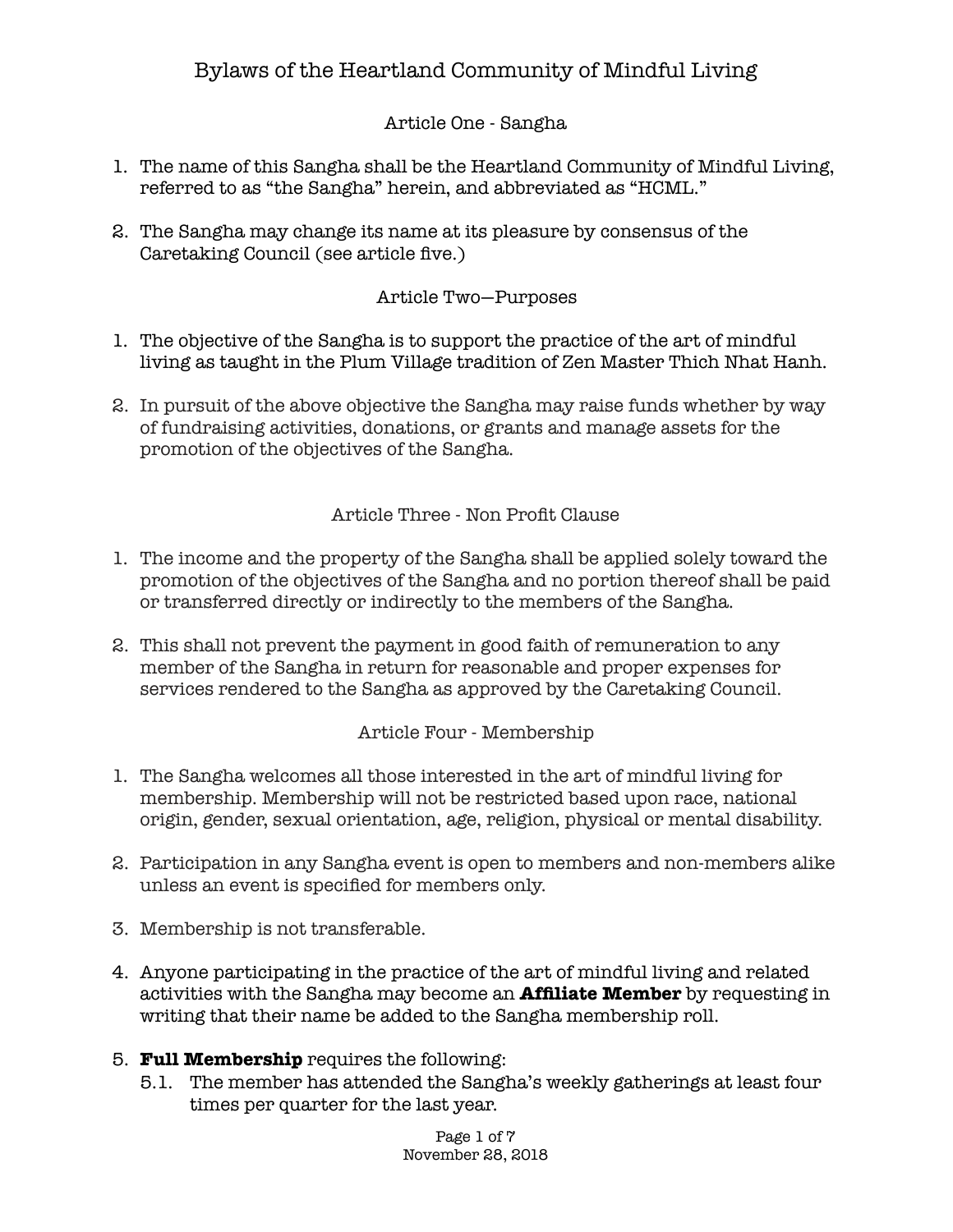- 5.2. The member has received transmission of the Five Mindfulness Trainings and may have received transmission of the Fourteen Mindfulness Training.
- 5.3. The member has recited the Five Mindfulness Trainings at least once every quarter with the Sangha and is making an effort to study, practice and observe them.
- 5.4. If the member has received transmission of the Fourteen Mindfulness Trainings, the member has recited them at least once every quarter with the Sangha and is making an effort to study, practice and observe them.
- 6. Termination
	- 6.1. Any member may withdraw by giving written notice of resignation to the Caretaking Council, which shall be effective immediately.
	- 6.2. Membership may be terminated by consensus of the Caretaking Council in consultation with the Practicekeeper (see article nine.)
	- 6.3. When membership terminates, the former members right's and duties as a member are suspended and the former member shall release the Sangha and continuing members from any claim of the property or assets of the Sangha.

Article Five - Caretaking Council

- 1. Eligibility for membership in the **Caretaking Council** requires the following:
	- 1.1. Order of Interbeing ordination
	- 1.2. Practice in accordance with the requirements for Full Membership for a minimum of the two previous years.
	- 1.3. Exceptions to these criteria may be granted by consensus of the Caretaking Council.
- 2. Members shall be appointed by consensus of the Caretaking Council.
- 3. The Practicekeeper shall always be a member of the Caretaking Council.
- 4. Caretaking Council decisions will be made by a consensus approach. The consensus of the Full Membership may be sought for decisions of importance.
- 5. Regular meetings of the Caretaking Council shall be held annually and additionally as needed.
- 6. The presence of not less than two-thirds of the Caretaking Council membership shall constitute a quorum and shall be necessary to conduct the business of this Sangha; but a lesser number may adjourn the meeting for a period of not more than two weeks from the date scheduled by these bylaws and the Secretary shall cause a notice of this scheduled meeting to be e-mailed to all Caretaking Council members.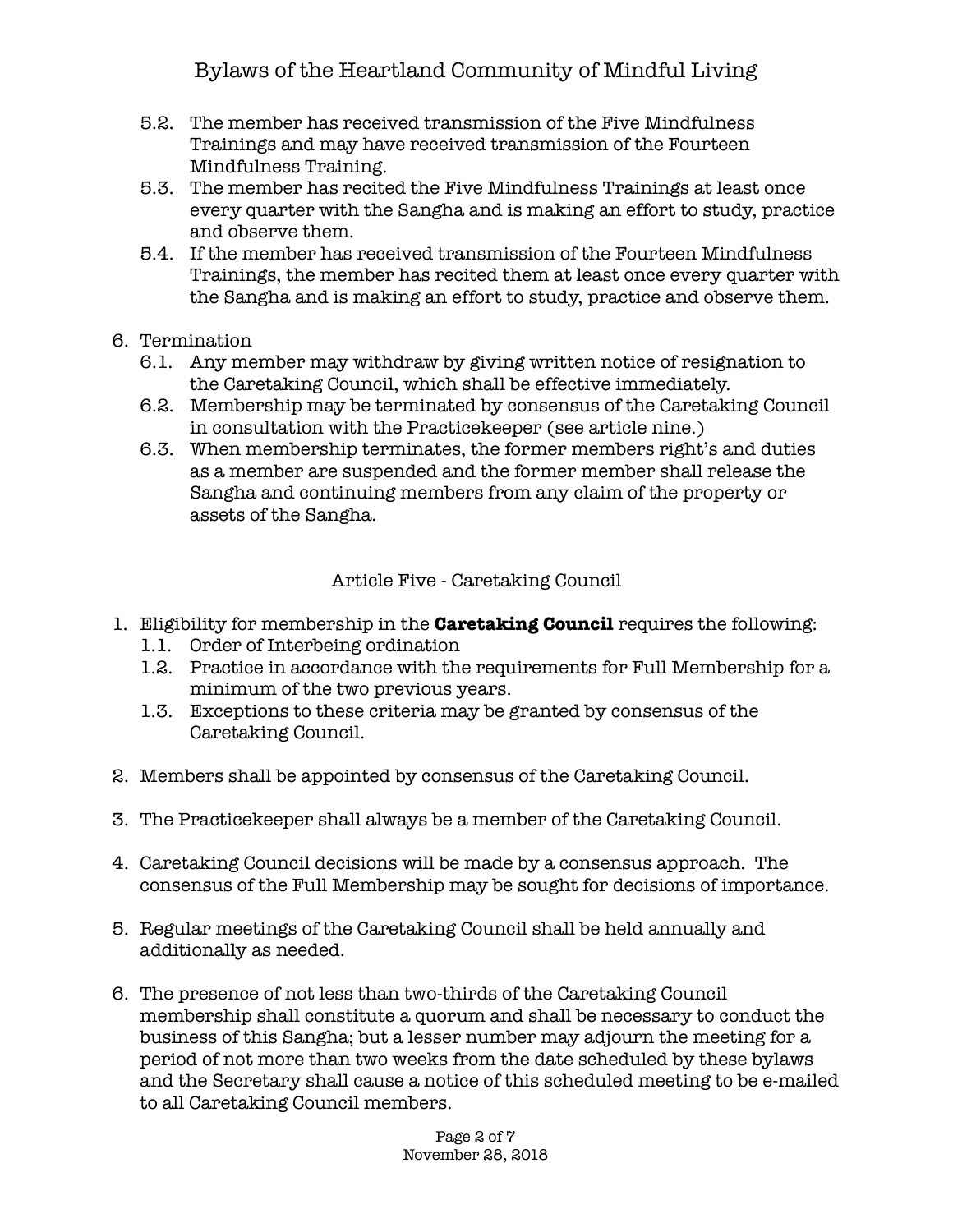7. A Caretaking Council member may be removed when sufficient cause exists for such removal. The Caretaking Council may entertain charges against any of its members. The Caretaking Council shall adopt such rules as it may in its discretion consider necessary for the best interests of the Sangha for this hearing.

#### Article Six - Caretaking Council Officers

- 1. The Caretaking Council officers shall be as follows:
	- 1.1. President
	- 1.2. Treasurer
	- 1.3. Secretary

#### 2. The President shall:

- 2.1. Preside at all membership meetings.
- 2.2. By virtue of the office be chairperson of the Caretaking Council,
- 2.3. Present at each annual meeting of the Sangha an annual report of the work of the Sangha,
- 2.4. Appoint all committees, temporary or permanent,
- 2.5. And have such powers as may be reasonably construed as belonging to the President of any Sangha.
- 3. The Secretary shall:
	- 3.1. Keep the minutes and records of the Sangha in appropriate books,
	- 3.2. Give and serve all notices to members of the Sangha,
	- 3.3. Submit to the Caretaking Council any communications which shall be addressed to the Secretary of the Sangha,
	- 3.4. Attend to all correspondence of the Sangha and exercise all duties incident to the office of Secretary.
- 4. The Treasurer shall
	- 4.1. Have the care and custody of all monies belonging to the Sangha,
	- 4.2. Be solely responsible for such monies or securities of the Sangha,
	- 4.3. Be one of the officers who shall sign checks or drafts of the Sangha,
	- 4.4. Render at stated periods as the Caretaking Council shall determine a written account of the finances of the Sangha. Such report shall be physically affixed to the minutes of the Caretaking Council meeting,
	- 4.5. Exercise all duties incident to the office of Treasurer.
- 5. No special fund may be set aside that shall make it unnecessary for the Treasurer to sign the checks issued upon it.
- 6. Officers shall be appointed by consensus by the Caretaking Council before the Annual Meeting.

Page 3 of 7 November 28, 2018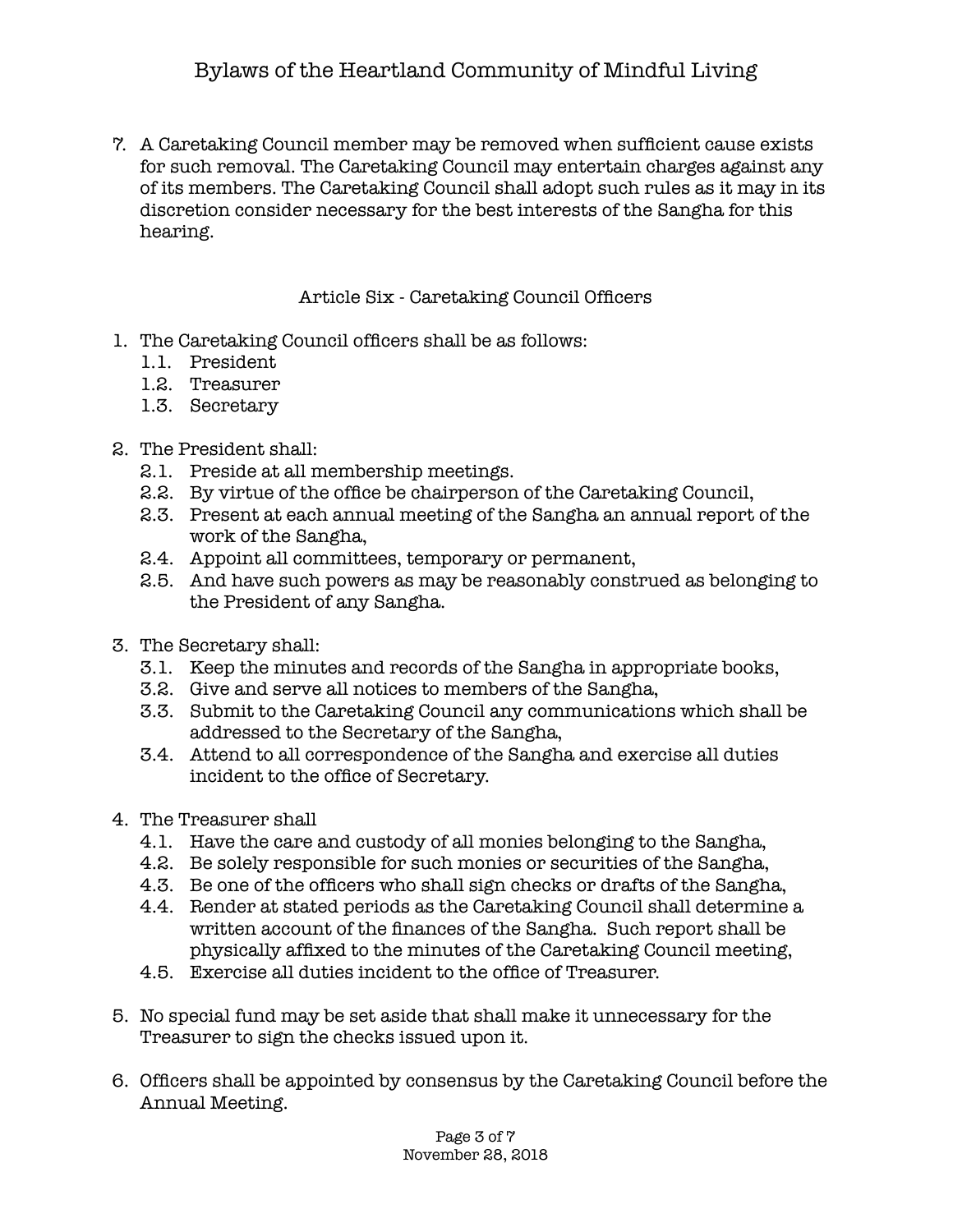#### Article Seven—Meetings

## 1. Annual Meeting:

- 1.1. The Secretary shall post a notice on the Sangha website telling the time and place of the annual meeting and announce the meeting at weekly Sangha practice gatherings. At least two weeks notice shall be given.
- 1.2. The Secretary shall send a draft of the annual meeting minutes to those present for a two week comment period after which the minutes will be finalized and posted to the Sangha website.
- 2. Special meetings of this Sangha may be called by the President when (s)he deems it for the best interest of the Sangha. Notices of such meeting shall be emailed to all Full Members and announced at the weekly Sangha practice gatherings. Such notice shall state the reasons that such meeting has been called, the business to be transacted at such meeting and by whom called. No other business but that specified in the notice may be transacted at such special meeting without the consensus of all present at such meeting.
- 3. At the request of any members of the Caretaking Council or three (3) Full Members, the President shall cause a special meeting to be called but such request must be made in writing at least fourteen (14) days before the requested scheduled date. No other business but that specified in the notice may be transacted at such special meeting without the consensus of all present at such meeting.

#### Article Eight—Order of Business

- 1. Sitting and Walking Meditation
- 2. President's Report
- 3. Treasurer's Report
- 4. Practicekeeper, Committee Or Steward Reports, as needed
- 5. Old Business
- 6. New Business
- 7. Bowing to the Three Jewels
- 8. Adjournment

Article Nine—Role of the Practicekeeper

- 1. The Practicekeeper shall provide guidance in all aspects of the art of mindful living within the Sangha.
- 2. In addition, the Practicekeeper will also influence and offer guidance on the business aspects which affect the harmonious existence of the community and which allow her (him) to provide the aforementioned guidance. As such, the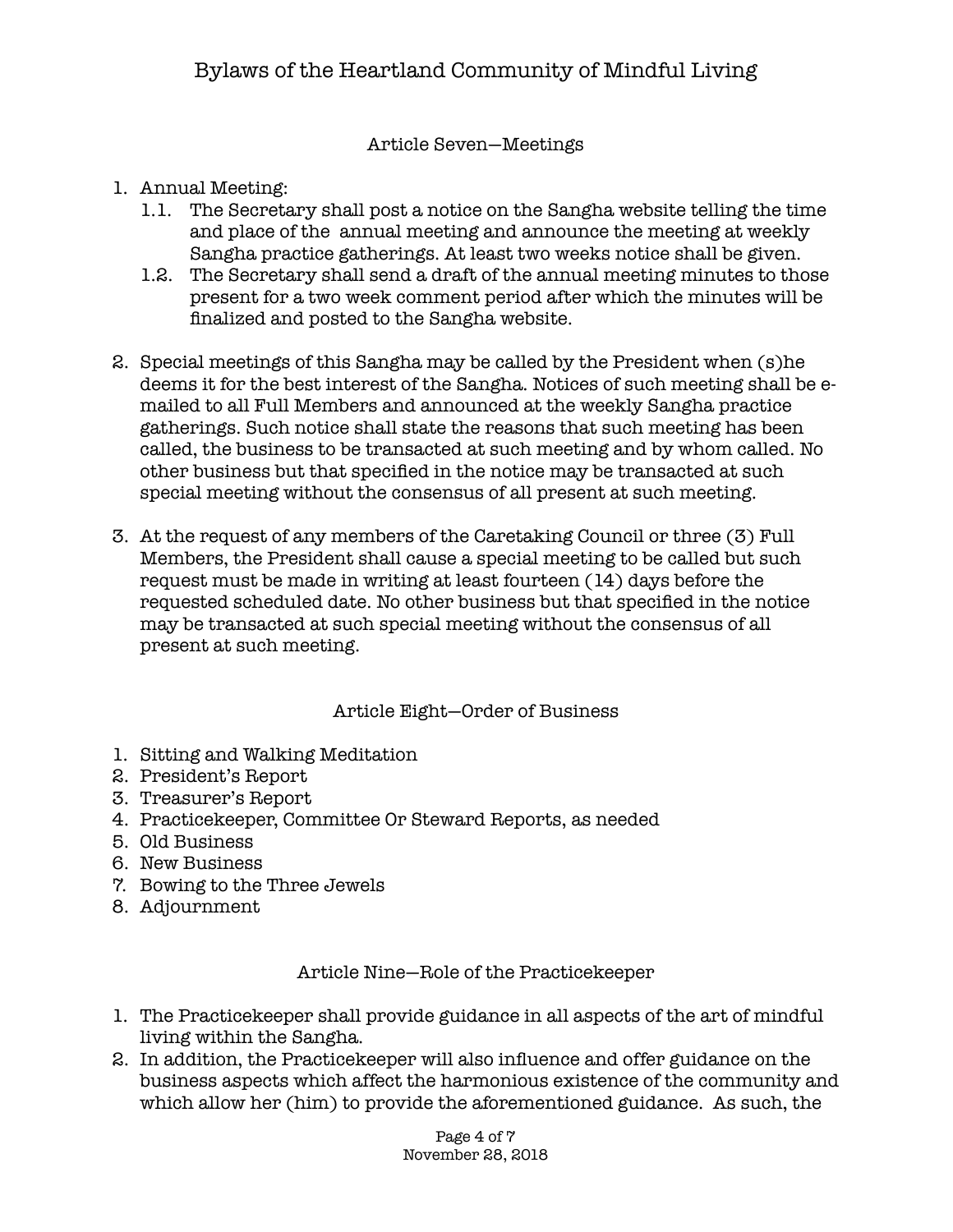Practicekeeper may block decisions of the Caretaking Council that are not in accord with the teachings.

- 3. The Practicekeeper shall see that all books, reports and certificates as required by law are properly kept or filed, be the official custodian of the records and seal of the Sangha, and be one of the two individuals who may sign the checks or drafts of the Sangha, the second being the Treasurer.
- 4. (S)he shall in the event of the absence or inability of the President to exercise his or her office become acting President of the Sangha with all the rights, privileges and powers as if (s)he had been the duly elected President.
- 5. The Practicekeeper must meet all of the requirements for membership in the Caretaking Council.
- 6. Upon the death, resignation or removal of the Practicekeeper, the Care Taking Council may initiate a search and selection process.
- 7. The Caretaking Council shall be responsible for appointing the Practicekeeper, and bringing the appointment to the Full Membership for ratification.
- 8. The Practicekeeper may be removed by consensus of the Full Membership at special meeting called for that purpose (see article seven). The Caretaking Council shall adopt such rules as it may in its discretion consider necessary for the best interests of the Sangha.

## Article Ten—Compensation

- 1. No officer or director shall for reason of the office be entitled to receive any salary or compensation, but nothing herein shall be construed to prevent an officer or director from receiving any compensation from the Sangha for duties other than as a director or officer.
- 2. In addition, the Caretaking Council shall hire and fix the compensation of any and all employees which they in their discretion may determine to be necessary in the conduct of the business of the Sangha.

#### Article Eleven—Committees and Stewards

1. All committees and stewards of this Sangha shall be constituted by the Practicekeeper, President, or Caretaking Council, and serve at the their pleasure.

> Page 5 of 7 November 28, 2018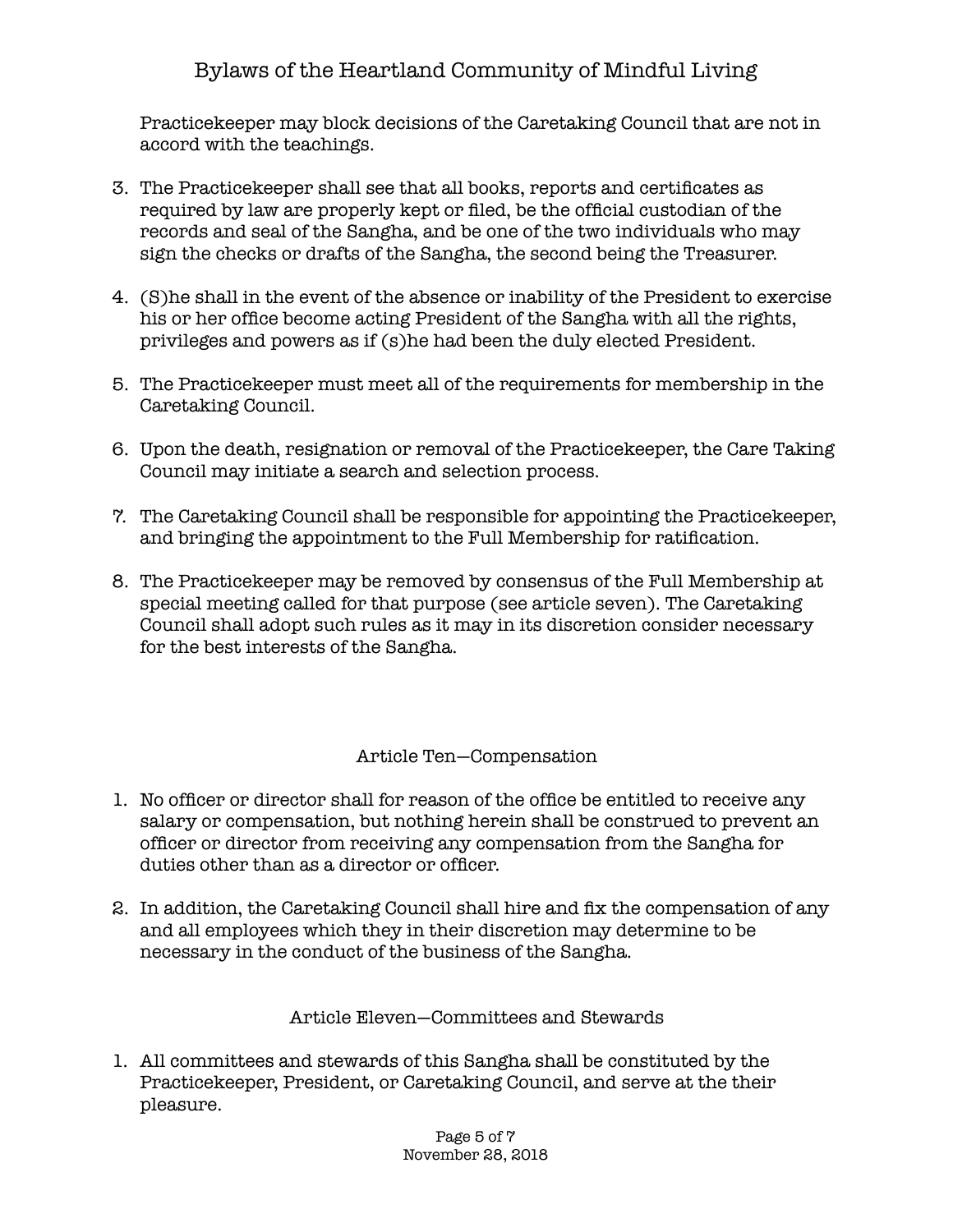2. Any member may serve on a committee or as a steward.

#### Article Twelve—Dues

There are no dues for membership in this Sangha which relies solely on voluntary donations.

#### Article Thirteen - Dissolution

- 1. If the Caretaking Council decides at any time that on the ground of expense or otherwise it is necessary or advisable to dissolve the Sangha, it shall call a Special Meeting of the Full Membership.
- 2. No more than 21 days notice shall be given of a meeting of dissolution being called. The notice shall state the terms of the dissolution resolution to be proposed.
- 3. The Sangha shall not be dissolved, except with the consensus of the Full Membership at a Special Meeting convened for the purpose.
- 4. In the event of the Sangha being dissolved as provided above, all debts and liabilities legally incurred on behalf of the Sangha shall be fully discharged.
- 5. Any assets remaining after the satisfaction of proper debts and liabilities shall not be paid or distributed among the members of the Sangha, but shall be given or transferred to other charitable organizations with special consideration of those in the Plum Village tradition of Zen Master Thich Nhat Hanh.

## Article Fourteen—Amendments

These bylaws may be altered, amended, repealed, or added to by consensus of the Caretaking Council.